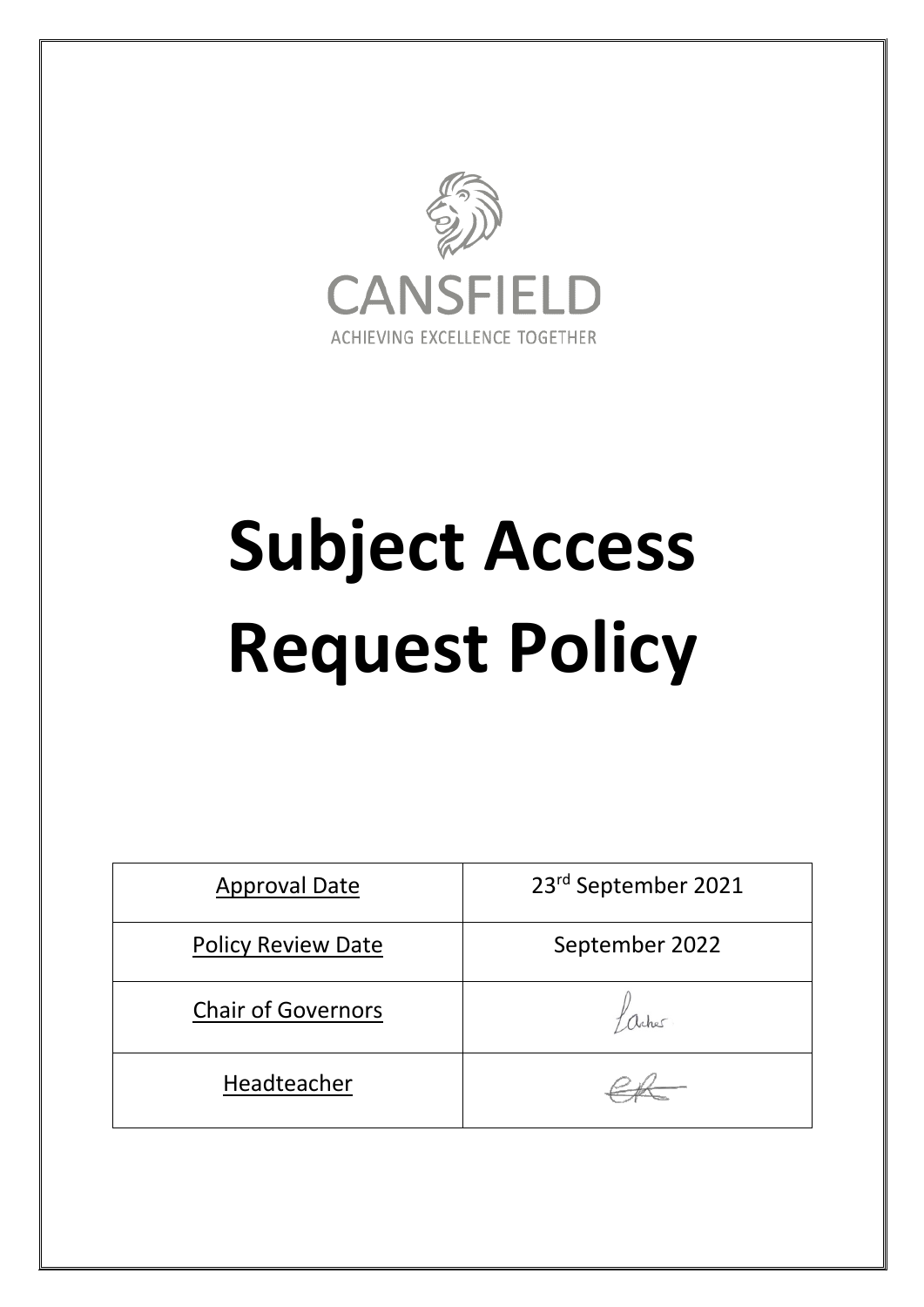# **1. Introduction**

The school holds personal data (or information) about job applicants, employees, pupils and parents and other individuals for a variety of purposes.

Under Data Protection Law, individuals (known as 'data subjects') have a general right to find out whether the school hold or process personal data about them, to access that data, and to be given supplementary information. This is known as the right of access, or the right to make a data subject access request (SAR). The purpose of the right is to enable the individual to be aware of, and verify, the lawfulness of the processing of personal data that the school are undertaking.

This policy provides guidance for staff members on how data subject access requests should be handled, and for all individuals on how to make a SAR.

Failure to comply with the right of access under the GDPR puts both staff and the school at potentially significant risk, and so the school takes compliance with this policy very seriously.

If you have any questions regarding this policy, please contact the Business Manager or the school's DPO whose details are as follows:

Data Protection Officer: Craig Stilwell Address: Judicium Consulting Ltd, 72 Cannon Street, London, EC4N 6AE Email: dataservices@judicium.com Telephone: 0203 326 9174

# **2. Definitions**

- **Data Subjects** for the purpose of this policy include all living individuals about whom we hold personal data. This includes pupils, our workforce, and other individuals. A data subject need not be a UK national or resident. All data subjects have legal rights in relation to their personal information.
- **Personal Data** means any information relating to an identified or identifiable natural person (a data subject); an identifiable natural person is one who can be identified, directly or indirectly, in particular by reference to an identifier such as a name, an identification number, location data, an online identifier or to one or more factors specific to the physical, physiological, genetic, mental, economic, cultural or social identity of that natural person.
- **Processing** is any activity that involves use of the data. It includes obtaining, recording or holding the data, or carrying out any operation or set of operations on the data such as collection, recording, organisation, structuring, storage, adaptation or alteration, retrieval, consultation, use, disclosure by transmission, dissemination or otherwise making available, alignment or combination, restriction, erasure or destruction. Processing also includes transferring personal data to third parties.

#### **3. How to Recognise a Subject Access Request**

A data subject access request is a request from an individual (or from someone acting with the authority of an individual, e.g. a solicitor or a parent making a request in relation to information relating to their child):

- for confirmation as to whether the School process personal data about him or her and, if so
- for access to that personal data
- and / or certain other supplementary information

A valid SAR can be both in writing (by letter or email) or verbally (e.g. during a telephone conversation). The request may refer to the GDPR and / or to 'data protection' and / or to 'personal data' but does not need to do so in order to be a valid request. For example, a letter which states 'please provide me with a copy of all the information that you have about me' will be a data subject access request and should be treated as such.

A data subject is generally only entitled to access their own personal data, and not to information relating to other people.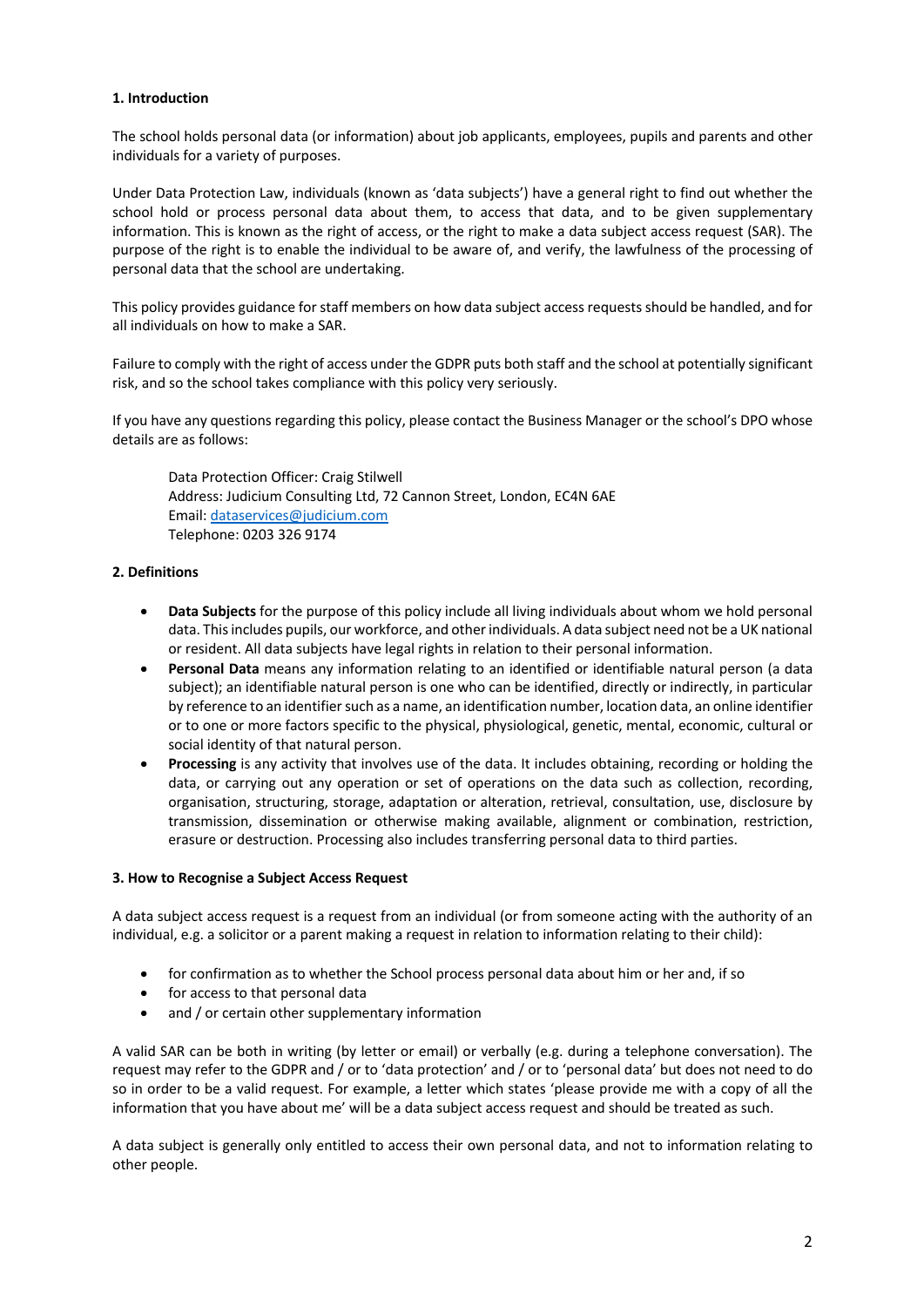#### **4. How to Make a Data Subject Access Request**

Whilst there is no requirement to do so, we encourage any individuals who wish to make such a request to use the school's form at Appendix A of the policy. This allows the school to easily recognise that you wish to make a data subject access request.

# **5. What to do when you Receive a Data Subject Access Request**

All data subject access requests should be immediately directed to the Business Manager who will contact the DPO for assistance if needed. There are limited timescales within which the school must respond to a request and any delay could result in failing to meet those timescales, which could lead to enforcement action by the Information Commissioner's Office (ICO) and / or legal action by the affected individual. So it is crucial to ensure that requests are passed to the relevant individual without delay and failure to do so may result in disciplinary action being taken.

# **6. Acknowledging the Request**

When receiving a SAR the school shall acknowledge the request as soon as possible and inform the requester about the statutory deadline to respond to the request. In addition to acknowledging the request, the school may ask for proof of ID if needed or clarification about the requested information. If it is not clear where the information shall be sent, the school must clarify what address / email address to use when sending the requested information.

# **7. Verifying the Identity of a Requester or Requesting Clarification of the Request**

Before responding to a SAR, the school will take reasonable steps to verify the identity of the person making the request. In the case of current employees, this will usually be straightforward. The school is entitled to request additional information from a requester in order to verify whether the requester is in fact who they say they are. Where the school has reasonable doubts as to the identity of the individual making the request, evidence of identity may be established by production of a passport, driving license, a recent utility bill with current address, birth / marriage certificate, credit card or a mortgage statement. If an individual is requesting a large amount of data the school may ask the requester for more information for the purpose of clarifying the request, but the requester shall never be asked why the request has been made. The school shall let the requestor know as soon as possible that more information is needed before responding to the request. In both cases, the period of responding begins when the additional information has been received. If the school do not receive this information, they will be unable to comply with the request.

# **8. Fee for Responding to a SAR**

The school will usually deal with a SAR free of charge. Where a request is considered to be manifestly unfounded or excessive a fee to cover administrative costs may be requested. If a request is considered to be manifestly unfounded or unreasonable the school will inform the requester why this is considered to be the case and that the school will charge a fee for complying with the request.

A fee may also be requested in relation to repeat requests for copies of the same information. In these circumstances a reasonable fee will be charged taking into account the administrative costs of providing the information. If a fee is requested, the period of responding begins when the fee has been received.

#### **9. Time Period for Responding to a SAR**

The school has one calendar month to respond to a SAR. This will run from either the day after the request has been received or from the day when any additional identification or other information requested is received, or payment of any required fee has been received.

In circumstances where the school is in any reasonable doubt as to the identity of the requester, this period will not commence unless and until sufficient information has been provided by the requester as to their identity, and in the case of a third party requester, the written authorisation of the data subject has been received.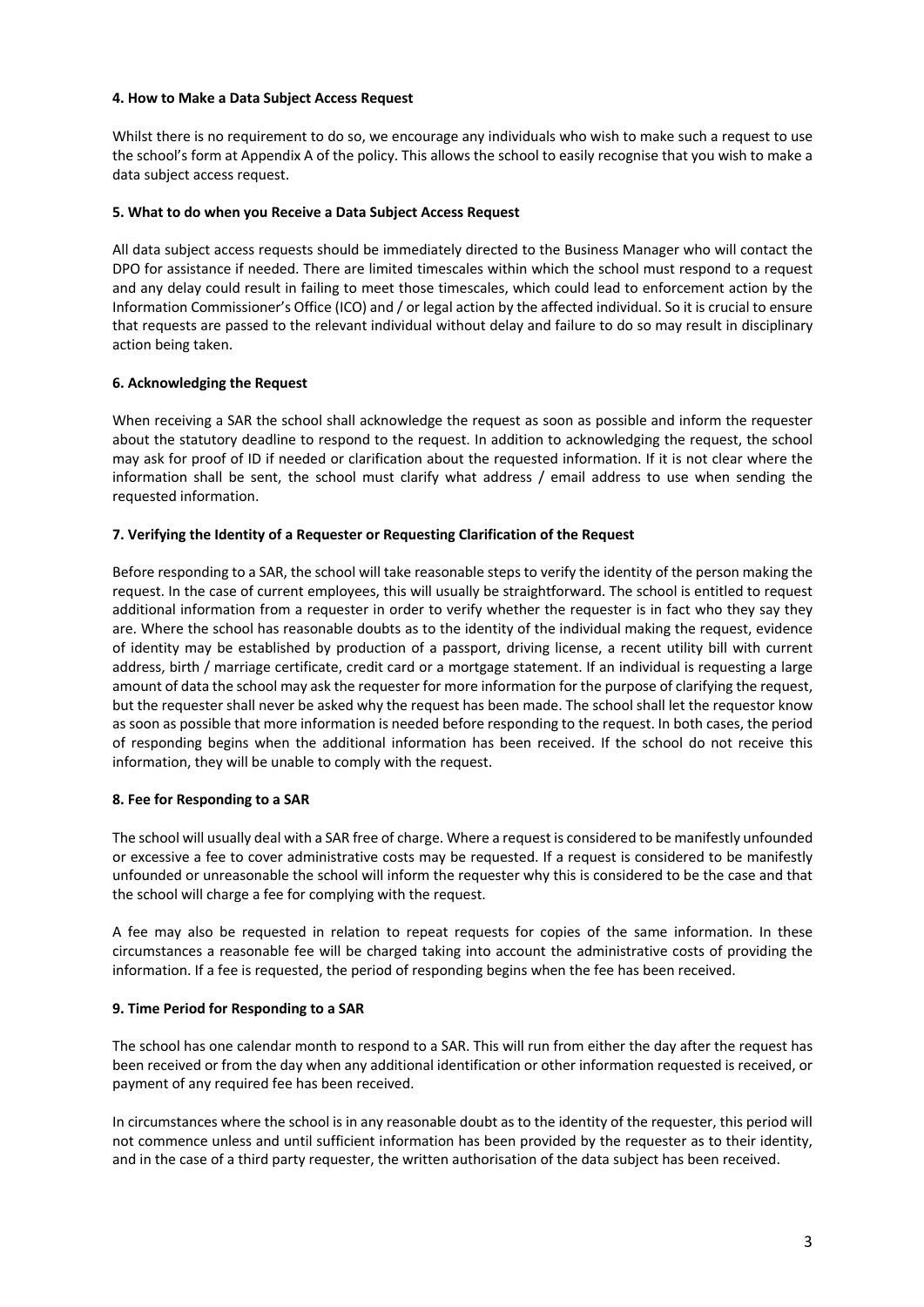The period for response may be extended by a further two calendar months in relation to complex requests. What constitutes a complex request will depend on the particular nature of the request. The DPO must always be consulted in determining whether a request is sufficiently complex as to extend the response period.

Where a request is considered to be sufficiently complex as to require an extension of the period for response, the school will need to notify the requester within one calendar month of receiving the request, together with reasons as to why this extension is considered necessary.

# **10. School Closure Periods**

Requests received during or just before school closure periods will not be able to be responded to within the one calendar month response period. This is because there may be no one on site to comply with the request. As a result, it is unlikely that your request will be received during this time (and so the time period does not run until we receive the request). We may not be able to acknowledge your request during this time (i.e. until a time we receive the request) and the time period may not start until the school re-opens. The school will endeavor to comply with requests as soon as possible and will keep in communication with you as far as possible. If your request is urgent, please provide your request during term times and not during or close to closure periods.

# **11. Information to be Provided in Response to a Request**

The individual is entitled to receive access to the personal data we process about him or her and the following information:

- the purposes for which we process the data;
- the recipients or categories of recipient to whom the personal data has been or will be disclosed, in particular where those recipients are in third countries or international organisations;
- where possible, the period for which it is envisaged the personal data will be stored, or, if not possible, the criteria used to determine that period;
- the fact that the individual has the right:
	- o to request that the Company rectifies, erases or restricts the processing of his or her personal data; or
	- o to object to its processing;
	- o to lodge a complaint with the ICO;
	- $\circ$  where the personal data has not been collected from the individual, any information available regarding the source of the data;
	- $\circ$  any automated decision we have taken about him or her, together with meaningful information about the logic involved, as well as the significance and the envisaged consequences of such processing for him or her.

The information should be provided in a way that is concise, transparent, easy to understand and easy to access using clear and plain language, with any technical terms, abbreviations or codes explained. The response shall be given in writing if the SAR was made in writing in a commonly-used electronic format.

The information that the school are required to supply in response to a SAR must be supplied by reference to the data in question at the time the request was received. However, as the school have one month in which to respond the school is allowed to take into account any amendment or deletion made to the personal data between the time the request is received and the time the personal data is supplied if such amendment or deletion would have been made regardless of the receipt of the SAR.

The school is therefore allowed to carry out regular housekeeping activities even if this means deleting or amending personal data after the receipt of a SAR. The school is not allowed to amend or delete data to avoid supplying the data.

# **12. How to Locate Information**

The personal data the school need to provide in response to a data SAR may be located in several of the electronic and manual filing systems. This is why it is important to identify at the outset the type of information requested so that the search can be focused.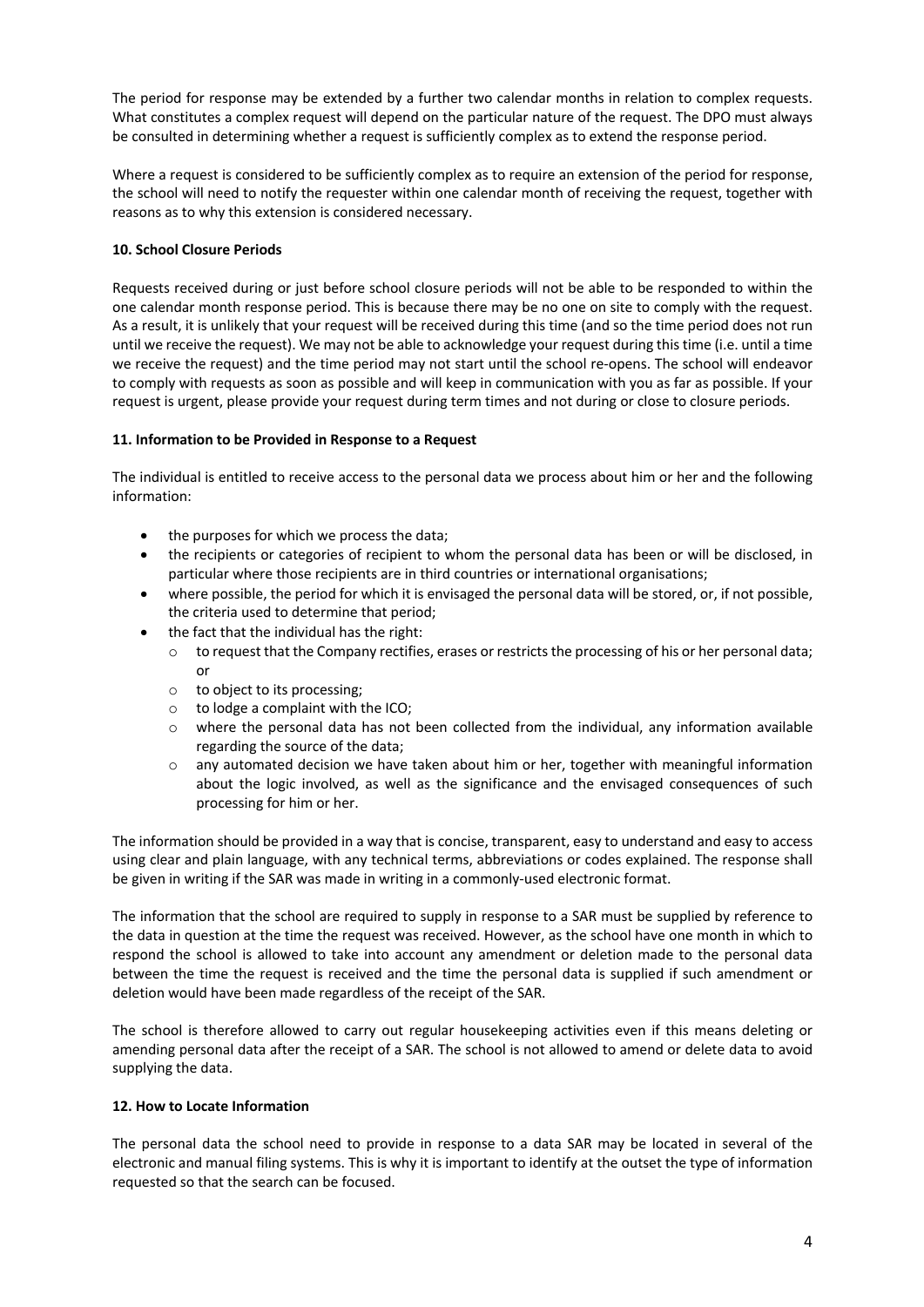Depending on the type of information requested, the school may need to search all or some of the following:

- electronic systems, e.g. databases, networked and non-networked computers, servers, customer records, human resources system, email data, back up data, CCTV;
- manual filing systems in which personal data is accessible according to specific criteria, e.g. chronologically ordered sets of manual records containing personal data;
- data systems held externally by our data processors, e.g. external payroll service providers;
- occupational health records held by the school and / or Occupational Health Department;
- pensions data held by the payroll provider or pensions administrator;
- maternity benefit insurance information held by the LA;
- data held by the HR and personnel provider.

The school should search these systems using the individual's name, employee number or other personal identifier as a search determinant.

#### **13. Requests made by Third Parties**

The school need to be satisfied that the third party making the request is entitled to act on behalf of the individual, but it is the third party's responsibility to provide evidence of this entitlement. This might be a written authority to make the request or it might be a more general power of attorney. The school may also require proof of identity in certain circumstances.

If the school is in any doubt or has any concerns as to providing the personal data of the data subject to the third party, then it should provide the information requested directly to the data subject. It is then a matter for the data subject to decide whether to share this information with any third party.

#### **14. Requests made on Behalf of Children**

Even if a child is too young to understand the implications of subject access rights, it is still the right of the child, rather than of anyone else such as a parent or guardian, to have access to the child's personal data. Before responding to a SAR for information held about a child, the school should consider whether the child is mature enough to understand their rights. If the school is confident that the child can understand their rights, then the school should usually respond directly to the child or seek their consent before releasing their information.

It shall be assessed if the child is able to understand (in broad terms) what it means to make a SAR and how to interpret the information they receive as a result of doing so. When considering borderline cases, it should be taken into account, among other things:

- the child's level of maturity and their ability to make decisions like this;
- the nature of the personal data;
- any court orders relating to parental access or responsibility that may apply;
- any duty of confidence owed to the child or young person:
- any consequences of allowing those with parental responsibility access to the child's or young person's information. This is particularly important if there have been allegations of abuse or ill treatment;
- any detriment to the child or young person if individuals with parental responsibility cannot access this information; and
- any views the child or young person has on whether their parents should have access to information about them.

Generally, a person aged 12 years or over is presumed to be of sufficient age and maturity to be able to exercise their right of access, unless the contrary is shown. In relation to a child 12 years of age or older, then provided that the school is confident that they understand their rights, and there is no reason to believe that the child does not have the capacity to make a request on their own behalf, the school will require the written authorisation of the child before responding to the requester, or provide the personal data directly to the child.

The school may also refuse to provide information to parents if there are consequences of allowing access to the child's information – for example if it is likely to cause detriment to the child.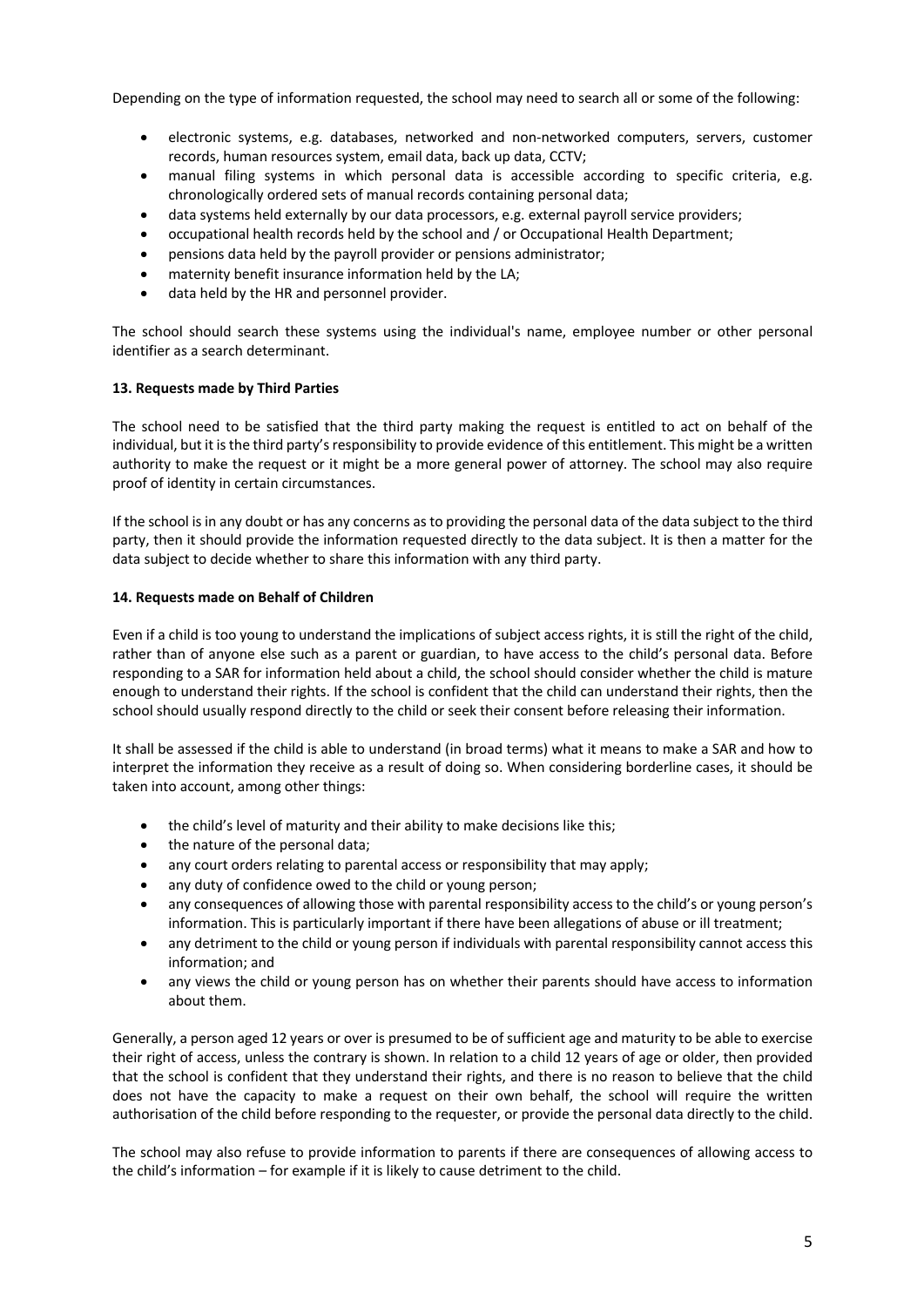# **15. Protection of Third Parties - Exemptions to the Right of Subject Access**

There are circumstances where information can be withheld pursuant to a SAR. These specific exemptions and requests should be considered on a case by case basis.

The school will consider whether it is possible to redact information so that this does not identify those third parties. If their data cannot be redacted (for example, after redaction it is still obvious who the data relates to) then the school do not have to disclose personal data to the extent that doing so would involve disclosing information relating to another individual (including information identifying the other individual as the source of information) who can be identified from the information unless:

- the other individual has consented to the disclosure; or
- it is reasonable to comply with the request without that individual's consent.

In determining whether it is reasonable to disclose the information without the individuals consent, all of the relevant circumstances will be taken into account, including:

- the type of information that they would disclose;
- any duty of confidentiality they owe to the other individual;
- any steps taken to seek consent from the other individual;
- whether the other individual is capable of giving consent; and
- any express refusal of consent by the other individual.

It needs to be decided whether it is appropriate to disclose the information in each case. This decision will involve balancing the data subject's right of access against the other individual's rights. If the other person consents to the school disclosing the information about them, then it would be unreasonable not to do so. However, if there is no such consent, the school must decide whether to disclose the information anyway. If there are any concerns in this regard then the DPO should be consulted.

#### **16. Other Exemptions to the Right of Subject Access**

In certain circumstances the school may be exempt from providing some or all of the personal data requested. These exemptions are described below and should only be applied on a case-by-case basis after a careful consideration of all the facts.

- Crime detection and prevention: The school do not have to disclose any personal data being processed for the purposes of preventing or detecting crime; apprehending or prosecuting offenders; or assessing or collecting any tax or duty.
- Confidential references: The school do not have to disclose any confidential references given to third parties for the purpose of actual or prospective:
	- o education, training or employment of the individual;
	- o appointment of the individual to any office; or
	- $\circ$  provision by the individual of any service

This exemption does not apply to confidential references that the school receive from third parties. However, in this situation, granting access to the reference may disclose the personal data of another individual (i.e. the person giving the reference), which means that the school must consider the rules regarding disclosure of third-party data set out above before disclosing the reference.

- Legal professional privilege: The school do not have to disclose any personal data which are subject to legal professional privilege.
- Management forecasting: The school do not have to disclose any personal data processed for the purposes of management forecasting or management planning to assist us in the conduct of any business or any other activity.
- Negotiations: The school do not have to disclose any personal data consisting of records of intentions in relation to any negotiations with the individual where doing so would be likely to prejudice those negotiations.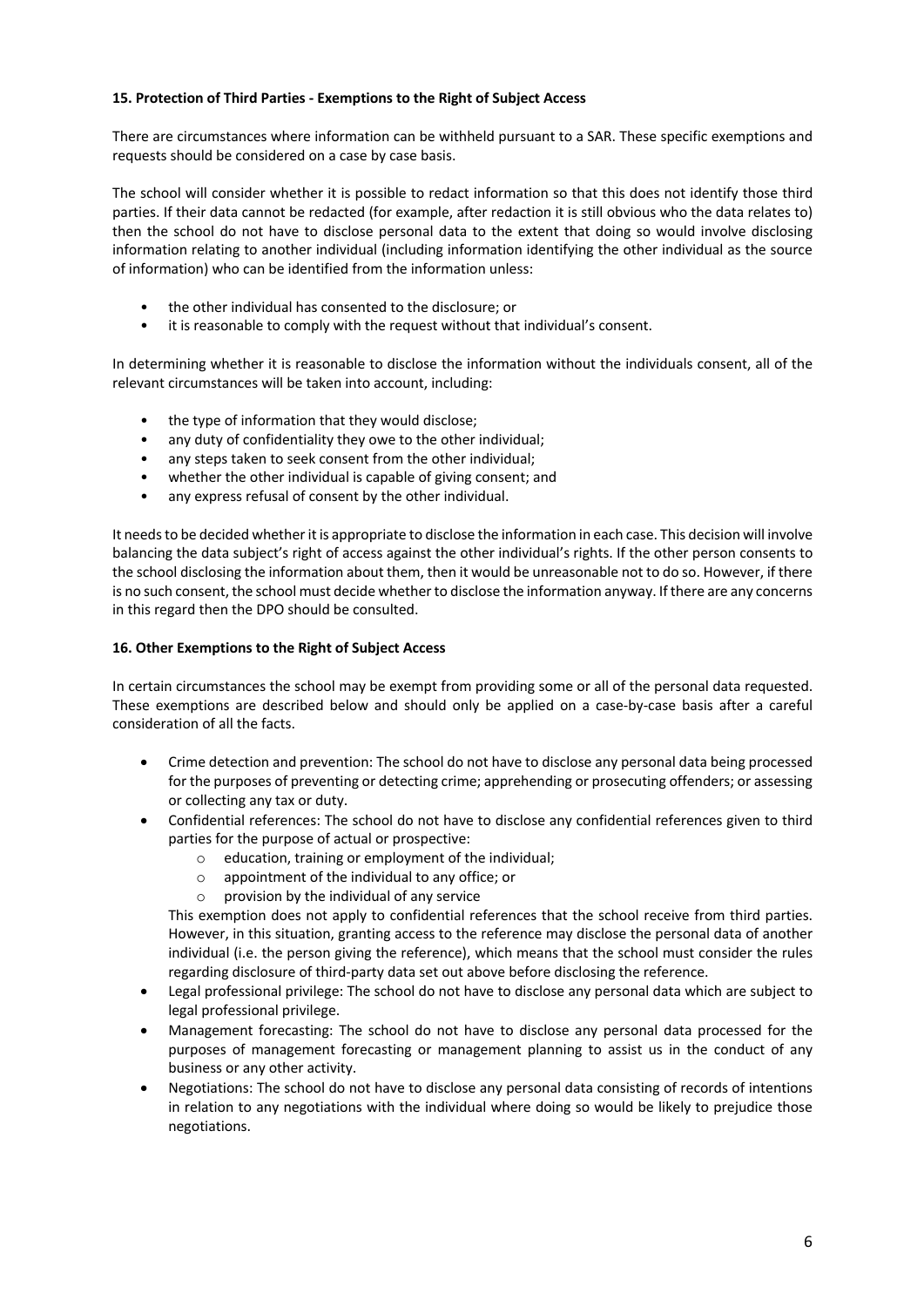# **17. Refusing to Respond to a Request**

The school can refuse to comply with a request if the request is manifestly unfounded or excessive*,* taking into account whether the request is repetitive in nature.

If a request is found to be manifestly unfounded or excessive the school can:

- request a 'reasonable fee' to deal with the request; or
- refuse to deal with the request.

In either case the school need to justify the decision and inform the requestor about the decision.

The reasonable fee should be based on the administrative costs of complying with the request. If deciding to charge a fee the school should contact the individual promptly and inform them. The school do not need to comply with the request until the fee has been received.

# **18. Record Keeping**

A record of all subject access requests shall be kept by the Business Manager. The record shall include the date the SAR was received, the name of the requester, what data the school sent to the requester and the date of the response.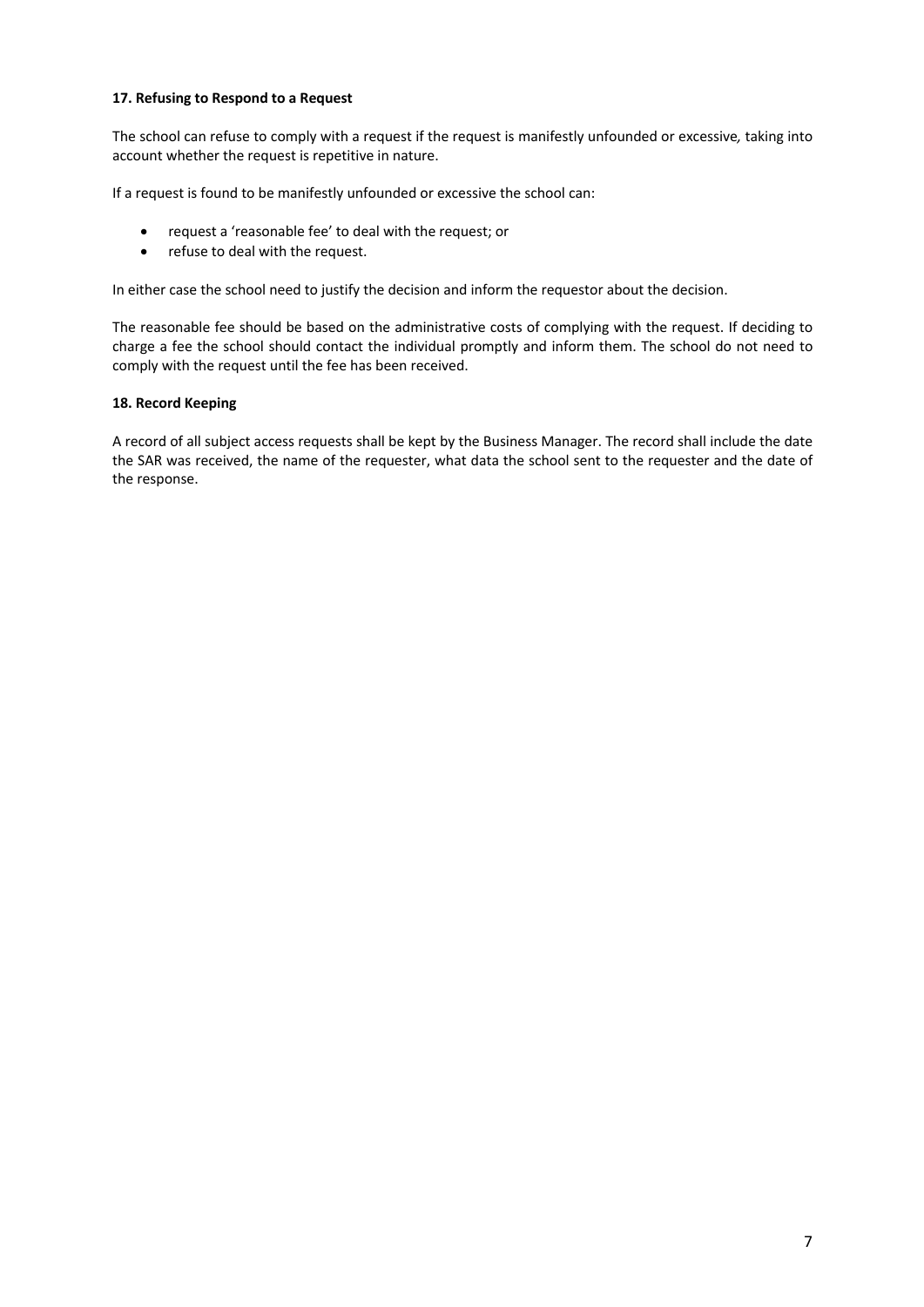### **Appendix A – Subject Access Request Form**

The Data Protection Act 2018 provides you, the data subject, with a right to receive a copy of the data / information we hold about you or to authorise someone to act on your behalf. Please complete this form if you wish to make a request for your data. Your request will normally be processed within one calendar month upon receipt of a fully completed form and proof of identity.

Proof of identity: We require proof of your identity before we can disclose personal data. Proof of your identity should include a copy of a document such as your birth certificate, passport, driving licence, official letter addressed to you at your address e.g. bank statement, recent utilities bill or council tax bill. The document should include your name, date of birth and current address. If you have changed your name, please supply relevant documents evidencing the change.

# **Section 1**

Please fill in the details of the data subject (i.e. the person whose data you are requesting). If you are not the data subject and you are applying on behalf of someone else, please fill in the details of the data subject below and not your own.

| Title                      |  |
|----------------------------|--|
| Surname/Family<br>Name     |  |
| First Name(s)/<br>Forename |  |
| Date of Birth              |  |
| Address                    |  |
| Post Code                  |  |
| Phone Number               |  |
| Email address              |  |

I am enclosing the following copies as proof of identity (please tick the relevant box):

 Birth Certificate Driving Licence Passport An official letter to my address

### **Personal Information**

*If you only want to know what information is held in specific records. please indicate in the box below. Please tell us if you know in which capacity the information is being held, together with any names or dates you may have. If you do not know exact dates, please give the year(s) that you think may be relevant.*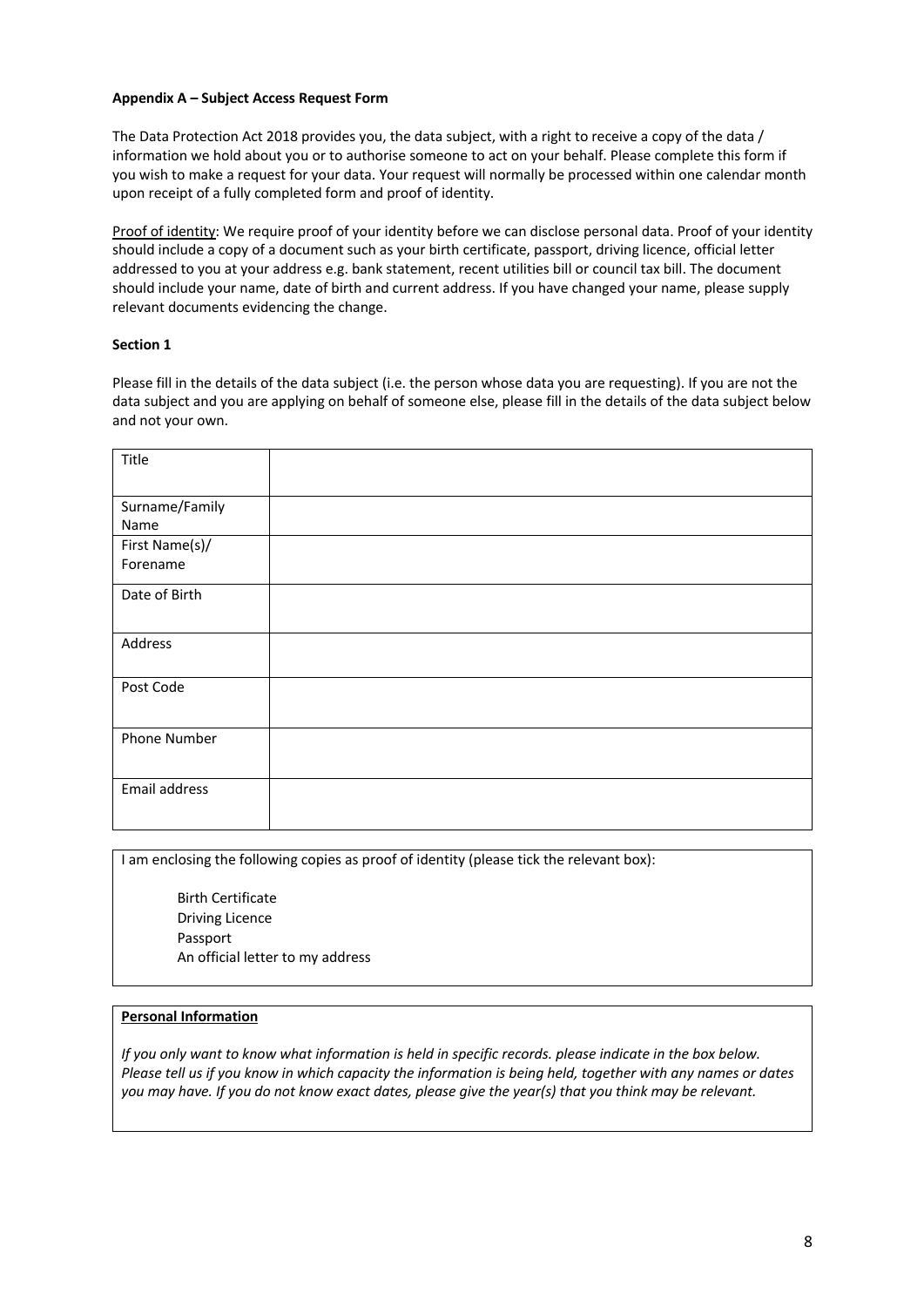**Details:** 

### **Employment records**:

If you are, or have been employed by the School and are seeking personal information in relation to your employment please provide details of your Staff number/Unit/Team/Dates of employment.

**Details:**

### **Section 2**

Please complete this section of the form with your details if you are acting on behalf of someone else (i.e. the data subject).

If you are **NOT** the data subject, but an agent appointed on their behalf, you will need to provide evidence of your identity as well as that of the data subject and proof of your right to act on their behalf.

| Title                   |  |
|-------------------------|--|
| Surname Family Name     |  |
| First Name(s)/Forenames |  |
| Date of Birth           |  |
| Address                 |  |
| Post Code               |  |
| Phone Number            |  |

I am enclosing the following copies as proof of identity (please tick the relevant box):

 Birth Certificate Driving Licence Passport An official letter to my address

**What is your relationship to the data subject?** (e.g. parent, carer, legal representative)

I am enclosing the following copy as proof of legal authorisation to act on behalf of the data subject:

 Letter of authority Lasting or Enduring Power of Attorney